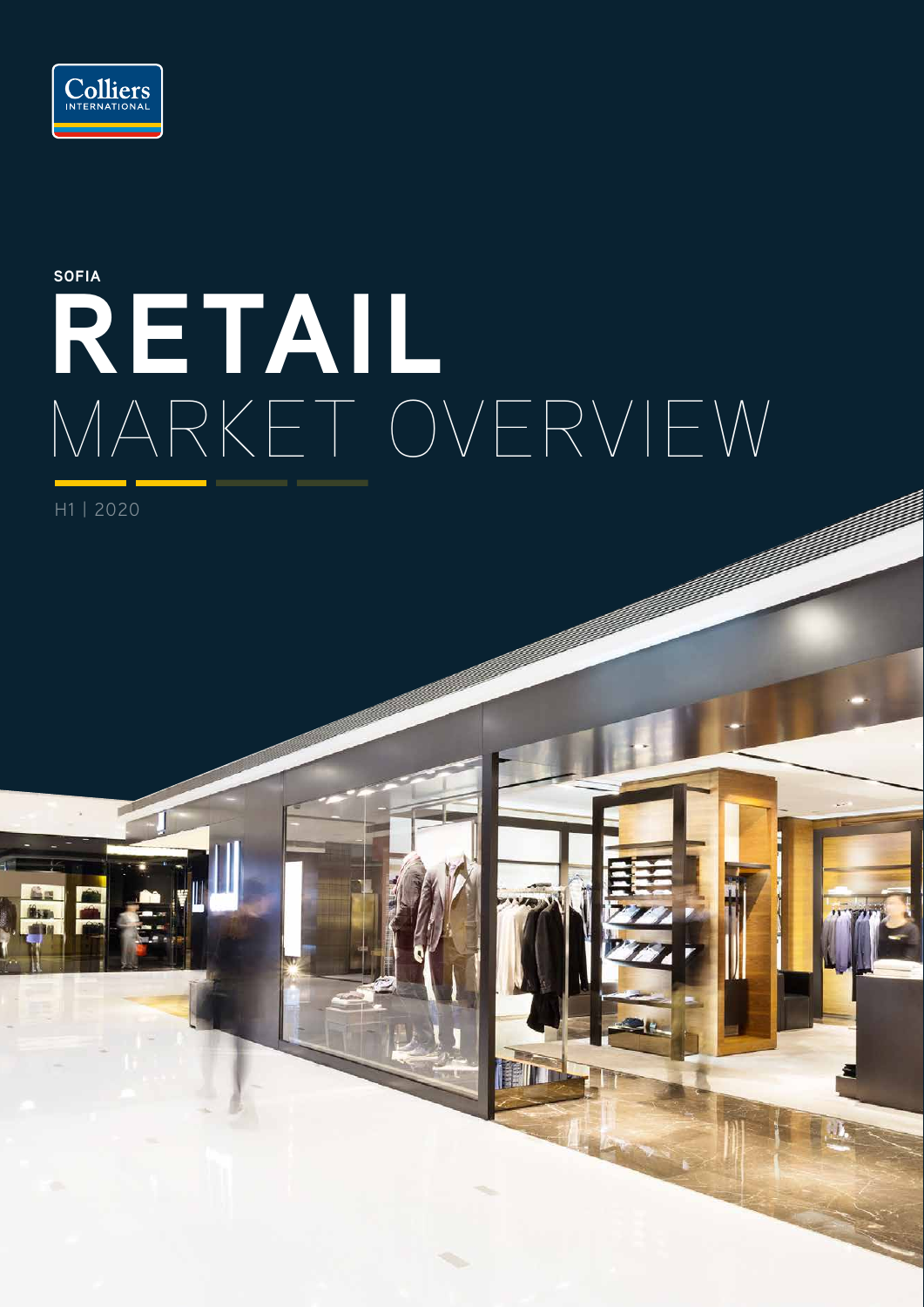FIG. 1: **HOW DO YOU ESTIMATE YOUR CURRENT REVENUES COMPARED TO THE SAME PERIOD LAST YEAR?**



FIG. 2: **WHAT COUNTERMEASURES HAVE YOU TAKEN DUE TO THE HEALTH CRISIS?**

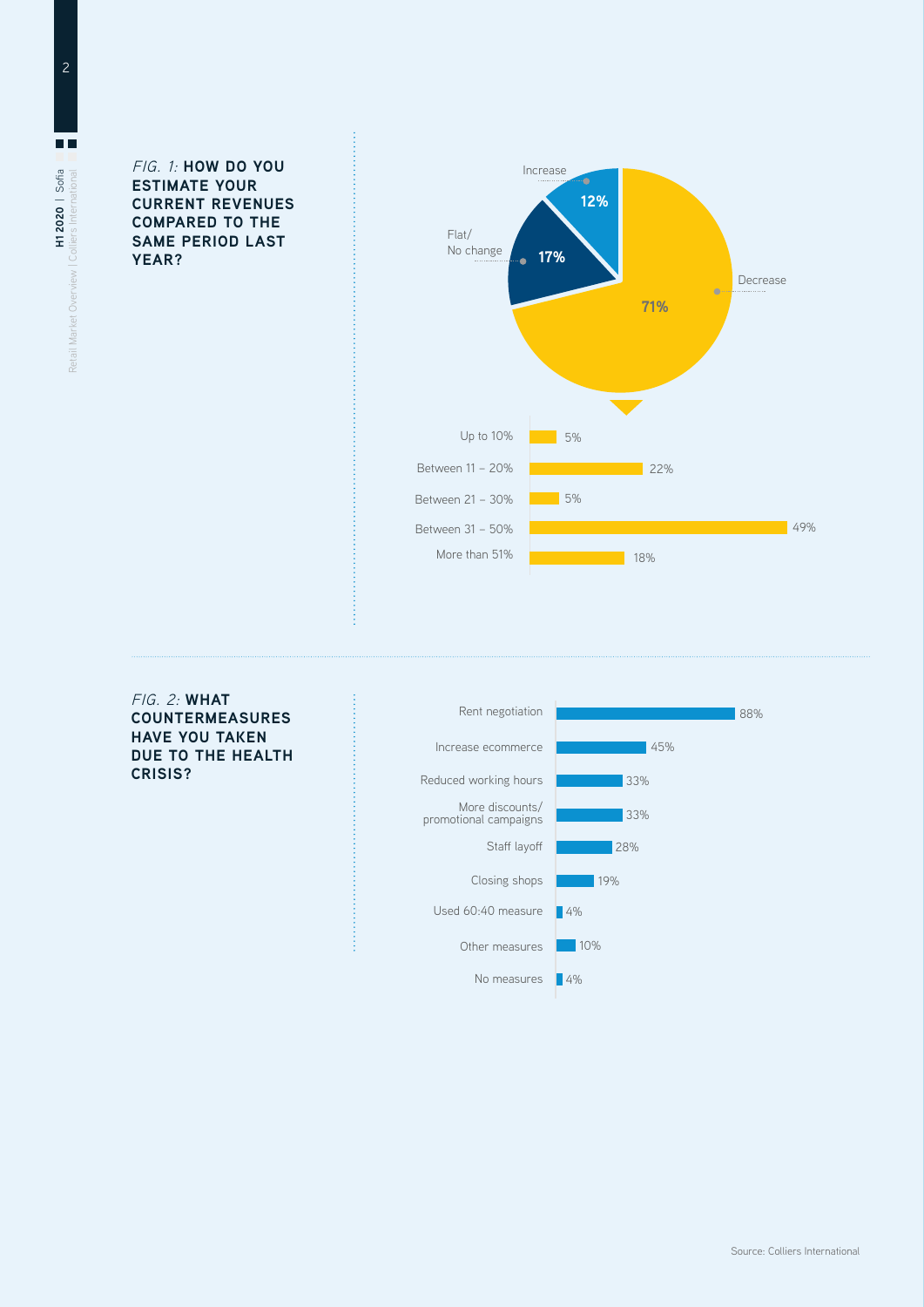# **HIGHLIGHTS**

- Modern shopping center stock\* in Sofia maintained its levels from the end of 2019, namely 390,660 sqm.
- The absorbed retail space for the period was just over 9,000 sqm. – 30% decrease compared to the second half of 2019.
- Vacancy levels in shopping centers increased slightly by 1% and reached a total of 7%.
- The coronavirus pandemic had a strong impact on the retail market - 6% of the modern retail space remained temporarily closed after the end of the emergency state. Among the most commonly mentioned reasons by retailers were negotiations with the landlord, recruitment

of employees, lack of sufficient merchandize due to disrupted supply chains.

- New brands that opened their first stores in Bulgaria were DeFacto and Kik, both represented directly.
- 2% growth in the available space on the highstreets in Sofia was recorded, thus vacancy reached 10%.
- Increase in the vacant premises was observed on Vitosha blvd. – now 3% of the total supply.
- Rental levels\*\* registered decrease of:
	- 10% for Vitosha blvd - 50 euro per sqm;
	- 8% for shopping centers - 34 euro per sqm.

### **EXTRACT FROM COLLIERS SURVEY AMONG RETAILERS AND LANDLORDS, CONDUCTED AT THE END OF JUNE**

- 71% of retailers registered revenue decline due to COVID-19. Nearly half of the respondents, who reported decrease, indicated that it was in the range of 30% to 50%.
- The share of participants with stable levels of revenue was 17%, while the rest reported year-onyear sales growth up to 20%. This was largely due to the opening of more locations and the boost in e-commerce. An example of that group were retailers positioned in the low-priced segment and discount chains. (Fig. 1)
- The most frequently cited measure in response to the health crisis

was rent revision (88%), followed by a stronger focus over online sales (45%). Other actions, taken by the participants in the survey, included reduced working hours, more advertising campaigns, staff layoffs and optimization of the number of stores. (Fig. 2)

• Most of the tenants, similar to landlords, expected positive development and recovery by the end of the year, provided there was no new wave of coronavirus – a factor affecting their expansion planning.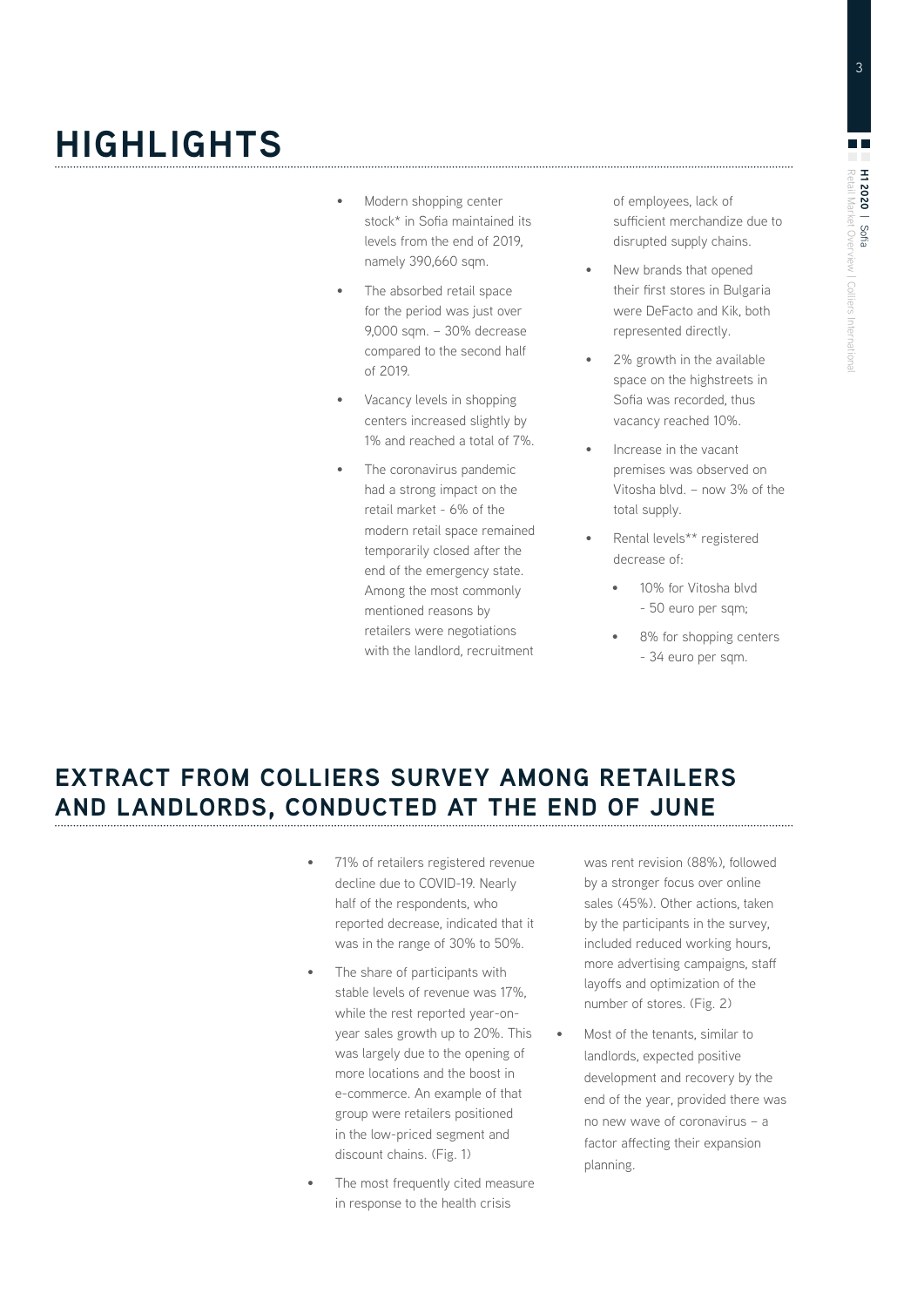## **FORECAST**

- Some retailers are expected to continue optimizing the number of their locations, which will lead to tenant mix shifts in shopping malls and on highstreets.
- The growth of e-commerce will accelerate as more retailers will focus on it.
- Interest in retail parks will increase retailers' demand; they are currently a preferred alternative for opening new stores.

• Rental levels\*\* for prime locations in shopping malls and on highstreets are expected to decline in the short-term.

#### **Definitions:**

\* The overview covers shopping centres above 10,000 sqm.

\*\* Prime rent - the average top open-market rent estimated to be achievable for a new lease of a 100 sqm (net internal area) unit of the highest quality and specification in the best location, excluding service charges and taxes and not reflecting tenant incentives.

\*\*\* A Retail Park is defined as a purpose-built development with at least three units covering 2,000 sqm or more of lettable floorspace, with centralized management and a car park environment with ample free parking.